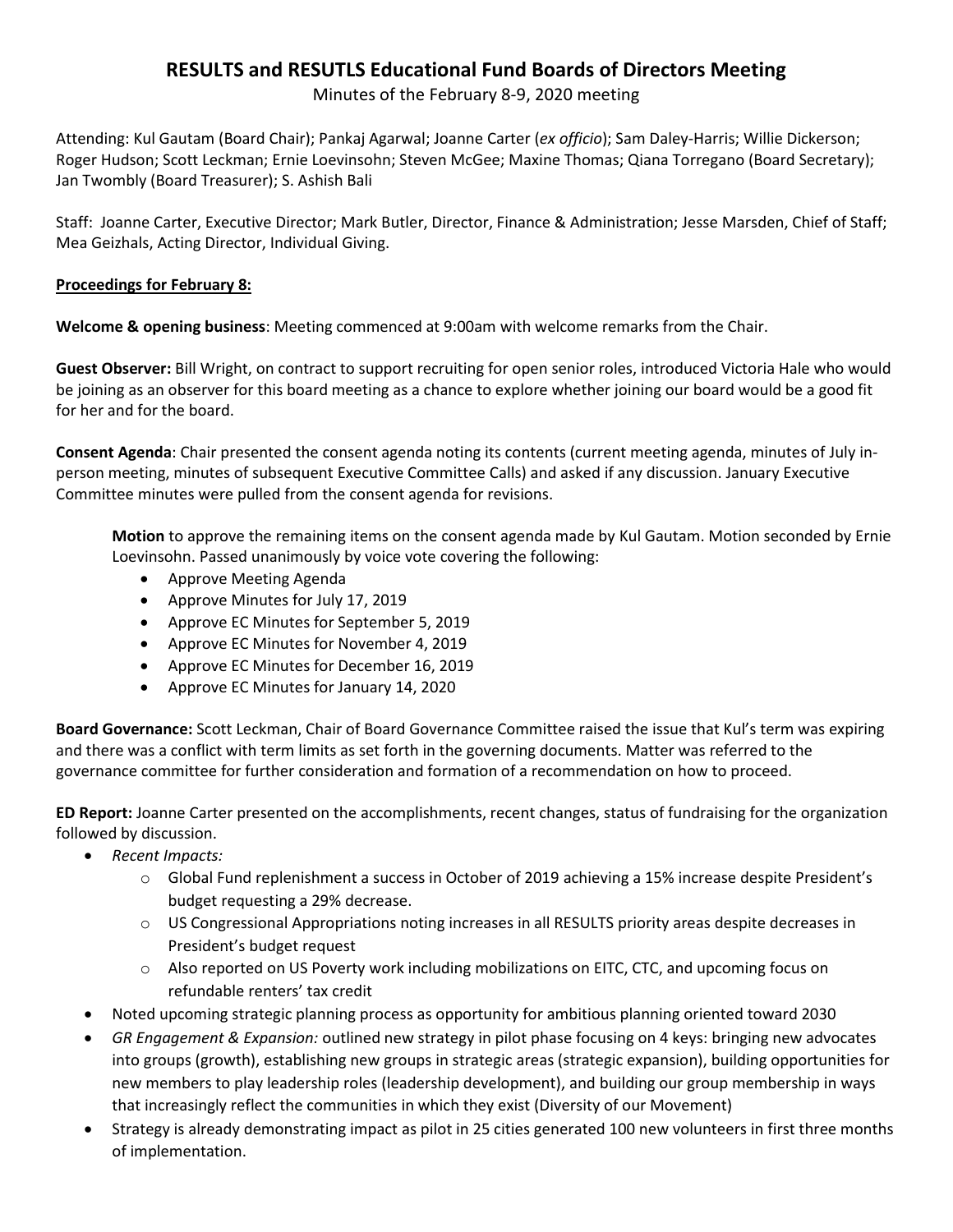- Also looking at expansion in traditionally "red" or swing states
- *Strengthen Management Structures:* Briefed the board on the establishment of the Executive Team which will focus on longer term risk and opportunity assessments at a strategic level. Achievement of the next step in a series of such steps in this process over the past three years including: consolidating multiple teams into 4 functional areas, work to unflatten the org chart for more effective decision-making integration and alignment, and adding this new function within the decision-making structure.

Discussion noted the following themes:

- Praise for focus on a smaller selection of strategic geographies for expansion
- Need to move quickly into the space on refundable renter's tax credit as a policy area
- Support for the way the restructure would increase support for chapters (groups)
- Noted positive recruitment results
- Discussed vacancies and efforts to close those:
	- $\circ$  VP/Development engaged with a person of interest for the role, will seek opportunities for the individual to speak with board members if continues to move forward as expected
	- $\circ$  ACTION Director limited opportunities to successfully recruit prior to closing the renewal process due to short line of site (to someone new to our relationship with Gates).
- Reviewed updates on staff morale, a concern over the last year after significant layoffs in spring 2019. Steps such as prioritizing budget for supporting merit raises, new work helping instill new energy, completed a number of overdue promotions with commensurate salary increases. Continues to be mixed but noted improvement over 8-12 months ago.

**Organizational Budget Report:** CFO/COO Mark Butler presented on the organizational budget indicating overall on pace to meet budget including planned net assets.

**Campaigns:** VP for Policy & Advocacy, John Fawcett presented progress and updates on the Policy Campaigns and Grassroots Expansion & Impact.

- Policy Campaigns including in particular Ending Preventable Child Deaths, Housing and Racial Wealth Inequality
- Grassroots Growth Strategy reviewed more in depth including closer look at the "cohort model" including upcoming "African Leaders Cohort" planned for a launch in coming weeks.
- Reviewed the design and flow of the onboarding methodology that is helping secure new volunteers with such success with key learnings: we can recruit high quality leads online, we can successfully welcome new leads into our movement and link them to groups, top constraints are staff capacity and the number of groups prepared to welcome new members.
- Reviewed bipartisanship:
	- $\circ$  Number of planned activities including grassroots trainings on "motivational interviewing", highlighting in 40th anniversary work, supported in Council of Advisors recruitment
	- o Discussed the evidence and extent to which partisanship is intensifying.
	- $\circ$  Noted the critical nature of bipartisanship as an essential, fundamental strategy for our policy work.

**Fundraising:** Acting Director of Individual Giving, Mea Geizhals presented:

- Top highlights included:
	- $\circ$  FY2020 had strongest Q1 up 30% over prior year
	- o Increase in number of non-monthly gifts and unique donors
	- o Expenses are on pace, though assessment does not yet
	- o RESULTS Empowerment Fund showing strong potential
	- o Staff capacity continues to be a leading constraint
	- o Peer to Peer continues to be both critical and volatile
	- $\circ$  Major giving is up \$130k over Q1 prior year driven by \$50k bump from the \$100k match efforts
- Discussion covered
	- $\circ$  Support for increasing Peer to Peer event support including offer from Ashish to support one in NY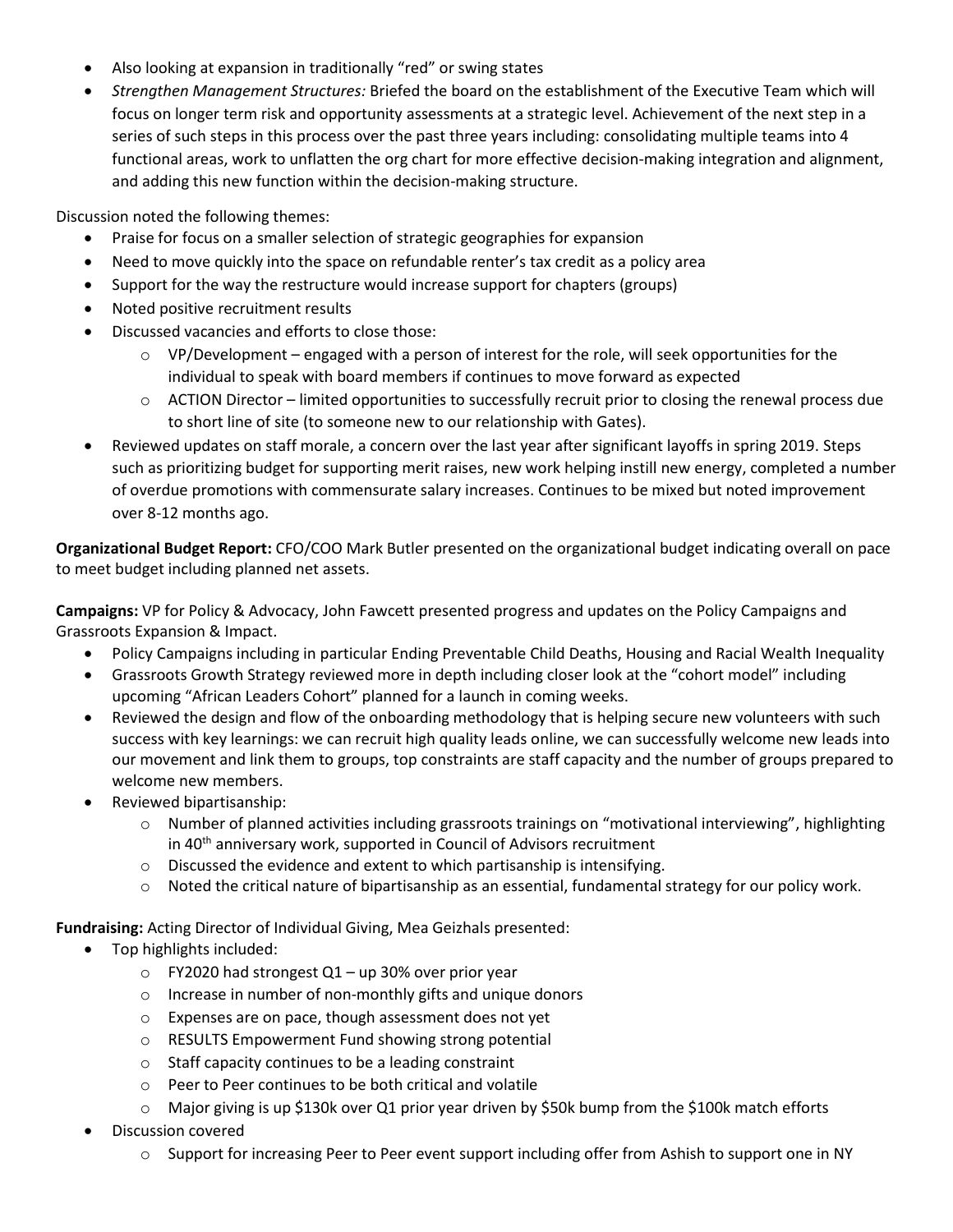- o Noted a need for more young donors buying into/investing in the work
- Joanne presented on Foundations YTD status, reviewed key pipelines (particularly on USP), Most other foundations focus outside of US Poverty is centered on upcoming Gates renewal.

**40th Anniversary Plans and progress:** Discussion held on preparations for the RESULTS 40th Anniversary with special emphasis on opportunities and ideas for the 2020 International Conference.

**Board In Camera:** In camera discussion held.

**Executive Session:** Joanne joined the board for an Executive discussion.

**Adjournment of Day 1:** Kul summarized and Closed the meeting approximately 6:15pm.

### **Proceedings for February 9:**

**Welcome & opening business**: Meeting commenced at 9:00am with a brief review of the preceding day from the Chair.

**Strategic Plan Development:** Chief of Staff, Jesse Marsden and CFO/COO Mark Butler presented on the plan laid out for developing the new organizational strategy.

- Will cover 4 years starting from roughly Q4 2020.
- Initial phase internal to develop clear alignment to a long term strategic trajectory (anchored to the 2030 SDGs and related global goals).
- Focus areas to include Advocacy Networks, Policy Priorities, Organizational Effectiveness, Fundraising, and Anti-Oppression (a cross-cutting focus area).
- Functional teams tend to align to the focus areas and will be tasked with developing draft goals by the time of the IC.
- Board and series of "review" committee engagements to provide input on drafted content that will propel second drafting phase (which will produce the significant objectives supporting the drafted goals).
- Given significant role election will play, some A/B scenario planning will be important perhaps more at the objective level than higher up in the strategic thinking
- Target completion of viable plan for early November with launch post election.

### **Board Governance Additional Time:**

- Heard observations from Victoria Hale on her time with the board over the two days
- Board members then held a private discussion on consideration of Victoria. Mutual agreement reached that not an ideal fit at this juncture.
- Reviewed Council of Advisors progress with targets set for determining what a launch may include in connection with the 2020 International Conference.

**GRBM Updates:** Grassroots board members reviewed a number of important updates and changes emerging in their committee meetings since the last board meeting including a desire for all GRBM members to join the Issues Committee; playing an increased role in fielding and mediating conflict resolution processes among the Grassroots, looking ahead to the elections to help ensure a process that yields candidates who are active and involved.

**Board Fundraising:** The board discussed its work over the past year to meet its fundraising target of \$100k. Raised \$76,500 of the target. Discussion on whether to increase or maintain same target with renewed efforts to meet it in 2020. Board voted to maintain \$100k give or get fundraising target for 2020.

### **Closing Business:**

• Set Summer Board meeting for the Wednesday following advocacy day, June 24